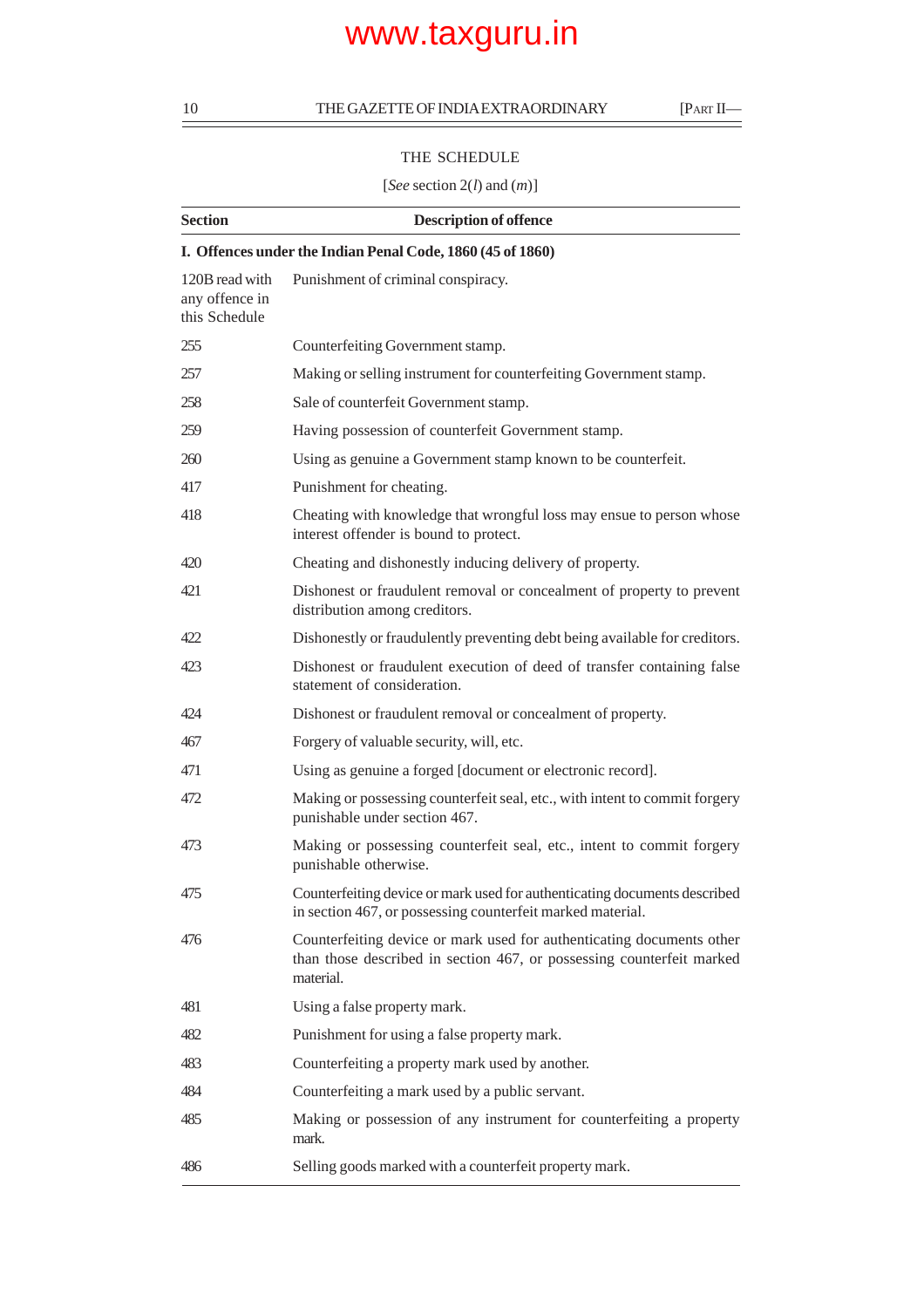| $S_{EC}$ . 1]  |                                    | THE GAZETTE OF INDIA EXTRAORDINARY                                                                                                                                   | 11 |  |
|----------------|------------------------------------|----------------------------------------------------------------------------------------------------------------------------------------------------------------------|----|--|
| <b>Section</b> |                                    | <b>Description of offence</b>                                                                                                                                        |    |  |
| 487            |                                    | Making a false mark upon any receptacle containing goods.                                                                                                            |    |  |
| 488            |                                    | Punishment for making use of any such false mark.                                                                                                                    |    |  |
| 489A           |                                    | Counterfeiting currency notes or bank notes.                                                                                                                         |    |  |
| 489B           |                                    | Using as genuine, forged or counterfeit currency notes or bank notes.                                                                                                |    |  |
| П.             |                                    | Offences under the Negotiable Instruments Act, 1881 (26 of 1881)                                                                                                     |    |  |
| 138            |                                    | Dishonour of cheque for insufficiency, etc., of funds in the account.                                                                                                |    |  |
| Ш.             |                                    | Offences under the Reserve Bank of India Act, 1934 (2 of 1934)                                                                                                       |    |  |
| 58B            |                                    | Penalties.                                                                                                                                                           |    |  |
| IV.            |                                    | Offences under the Central Excise Act, 1944 (1 of 1944)                                                                                                              |    |  |
| Section 9      |                                    | Offences and Penalties.                                                                                                                                              |    |  |
| V.             |                                    | Offences under the Customs Act, 1962 (52 of 1962)                                                                                                                    |    |  |
| 135            |                                    | Evasion of duty or prohibitions.                                                                                                                                     |    |  |
| VI.            | $(45$ of $1988)$                   | Offences under the Prohibition of Benami Property Transactions Act, 1988                                                                                             |    |  |
| 3              |                                    | Prohibition of benami transactions.                                                                                                                                  |    |  |
| VII.           |                                    | Offences under the Prevention of Corruption Act, 1988 (49 of 1988)                                                                                                   |    |  |
| 7              |                                    | Public servant taking gratification other than legal remuneration in<br>respect of an official act.                                                                  |    |  |
| 8              |                                    | Taking gratification in order, by corrupt or illegal means, to influence<br>public servant.                                                                          |    |  |
| 9              |                                    | Taking gratification for exercise of personal influence with public<br>servant.                                                                                      |    |  |
| 10             |                                    | Punishment for abetment by public servant of offences defined in<br>section 8 or section 9 of the Prevention of Corruption Act, 1988.                                |    |  |
| 13             |                                    | Criminal misconduct by a public servant.                                                                                                                             |    |  |
| VIII.          | $(15$ of 1992)                     | Offences under the Securities and Exchange Board of India Act, 1992                                                                                                  |    |  |
|                | 12A read with<br>section 24        | Prohibition of manipulative and deceptive devices, insider trading and<br>substantial acquisition of securities or control.                                          |    |  |
| 24             |                                    | Offences for contravention of the provisions of the Act.                                                                                                             |    |  |
|                |                                    | IX. Offences under the Prevention of Money Laundering Act, 2002 (15 of 2003)                                                                                         |    |  |
| 3              |                                    | Offence of money-laundering.                                                                                                                                         |    |  |
| 4              |                                    | Punishment for money-laundering.                                                                                                                                     |    |  |
| Х.             |                                    | Offences under the Limited Liability Partnership Act, 2008 (6 of 2009)                                                                                               |    |  |
|                | Sub-section $(2)$<br>of section 30 | Carrying on business with intent or purpose to defraud creditors of the<br>Limited Liability Partnership or any other person or for any other fraudulent<br>purpose. |    |  |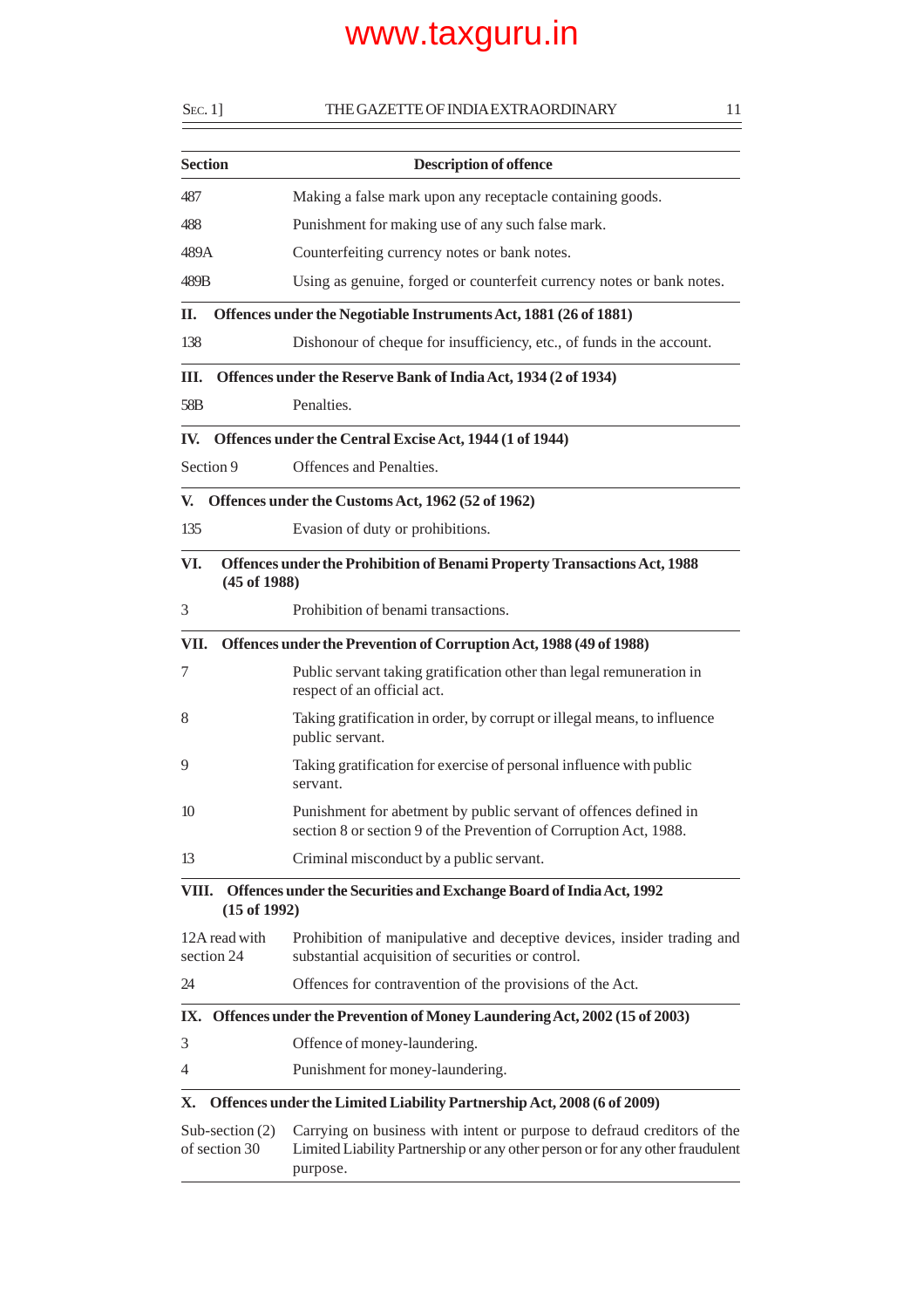12 THE GAZETTE OF INDIA EXTRAORDINARY [PART II—

| <b>Section</b> | <b>Description of offence</b>                                                           |  |
|----------------|-----------------------------------------------------------------------------------------|--|
| XI.            | Offences under the Foreign Contribution (Regulation) Act, 2010 (42 of 2010)             |  |
| 34             | Penalty for article or currency or security obtained in contravention of<br>section 10. |  |
| 35             | Punishment for contravention of any provision of the Act.                               |  |

### **XII. Offences under the Companies Act, 2013 (18 of 2013)**

| Sub-section $(4)$                   | Offer or invitation for subscription of securities on private placement.                                                           |  |  |
|-------------------------------------|------------------------------------------------------------------------------------------------------------------------------------|--|--|
| of section 42 of<br>the Companies   |                                                                                                                                    |  |  |
| Act, 2013 read                      |                                                                                                                                    |  |  |
| with section 24                     |                                                                                                                                    |  |  |
| of the Securities                   |                                                                                                                                    |  |  |
| and Exchange                        |                                                                                                                                    |  |  |
| Board of India                      |                                                                                                                                    |  |  |
| Act, 1992<br>$(15$ of 1992)         |                                                                                                                                    |  |  |
|                                     |                                                                                                                                    |  |  |
| 74                                  | Repayment of deposits, etc., accepted before commencement of the                                                                   |  |  |
|                                     | Companies Act, 2013.                                                                                                               |  |  |
| 76A                                 | Punishment for contravention of section 73 or section 76 of the                                                                    |  |  |
|                                     | Companies Act, 2013.                                                                                                               |  |  |
|                                     |                                                                                                                                    |  |  |
| Second                              | Carrying on business of a company for a fraudulent or unlawful purpose.                                                            |  |  |
| proviso to sub-<br>section $(4)$ of |                                                                                                                                    |  |  |
| section 206                         |                                                                                                                                    |  |  |
|                                     |                                                                                                                                    |  |  |
| Clause $(b)$ of                     | Conducting the business of a company with intent to defraud its creditors,                                                         |  |  |
| section 213                         | members or any other persons or otherwise for a fraudulent or unlawful                                                             |  |  |
|                                     | purpose, or in a manner oppressive to any of its members or that the<br>company was formed for any fraudulent or unlawful purpose. |  |  |
|                                     |                                                                                                                                    |  |  |
| 447                                 | Punishment for fraud.                                                                                                              |  |  |
| 452                                 | Punishment for wrongful withholding of property.                                                                                   |  |  |
|                                     |                                                                                                                                    |  |  |
| XIII.                               | Offences under the Black Money (Undisclosed Foreign Income and Assets) and                                                         |  |  |
|                                     | Imposition of Tax Act, 2015 (22 of 2015)                                                                                           |  |  |
| 51                                  | Punishment for wilful attempt to evade tax.                                                                                        |  |  |
| XIV.                                | Offences under the Insolvency and Bankruptcy Code, 2016 (31 of 2016)                                                               |  |  |
| 69                                  | Punishment for transactions defrauding creditors.                                                                                  |  |  |
|                                     |                                                                                                                                    |  |  |

 $\equiv$